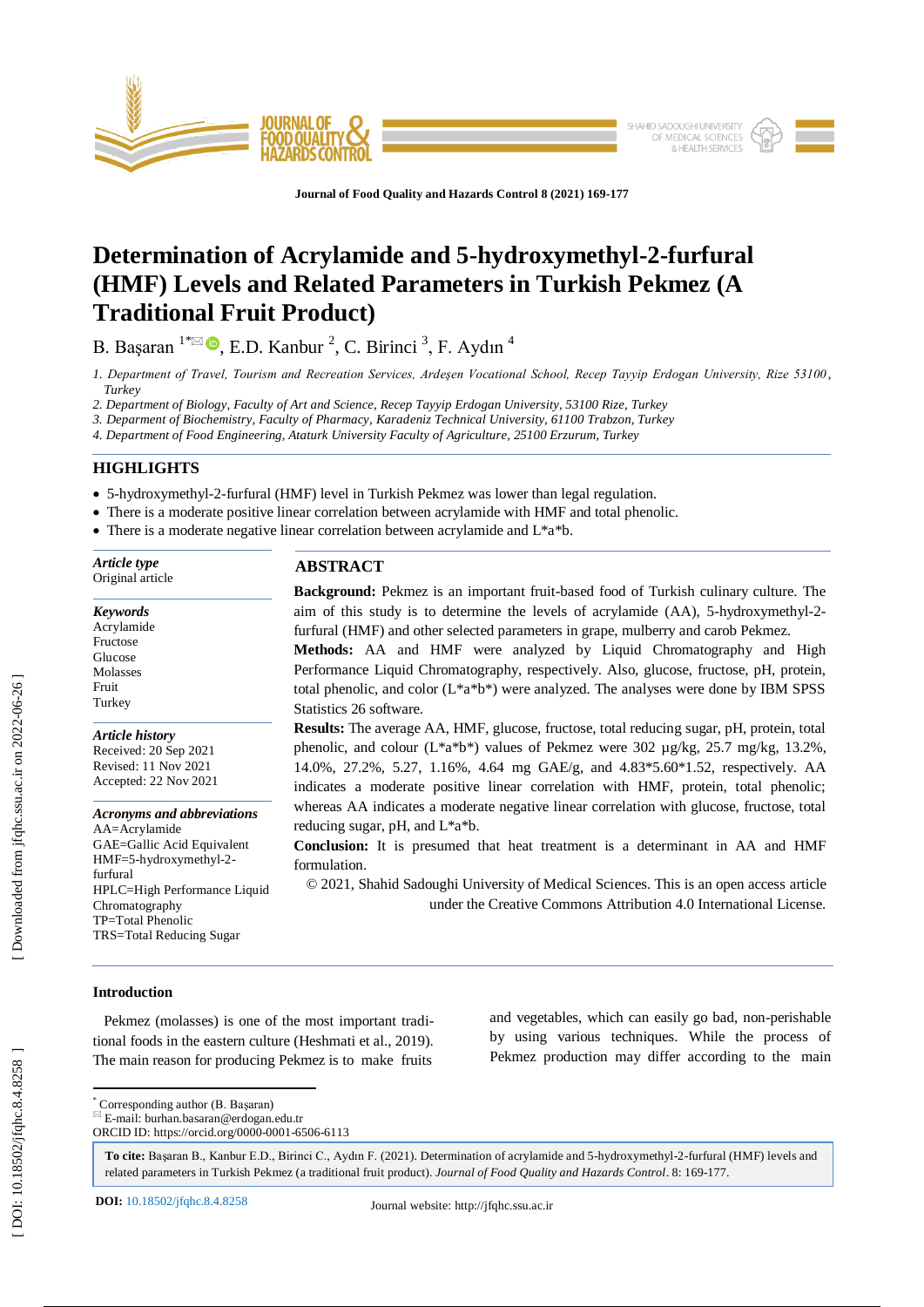ingredient, a general outline of the steps (for producing liquid Pekmez from fresh fruits and vegetables) is as follows: (i) the raw material is cleaned and washed, (ii) the raw material is chopped and mashed, (iii) it is compressed and a muddy wort is extracted, (iv) it is run through a separator in order to separate the fruit pulp, (v) marl or technical CaCO<sub>3</sub> is added in order to reduce acidity, (vi) it is heated up to  $60-70$  °C, (vii) it is cooled down to 45-50 °C and rested, (viii) in order to clarify the wort it is settled and filtrated, (ix) it is densified by boiling it at high temperature  $(65-70 °C)$  in open lid boilers (above 100 $^{\circ}$ C) or in vacuum (65-70 $^{\circ}$ C) in order to concentrate the pekmez (Brix: 68 -80%), (x) it is cooled down and rested, (xi) it is packaged and stored (Batu, 2005; Karababa and Develi Isikli, 2005).

Pekmez, which is an important source of energy (246-273 kcal; 1,030 -1,141 kJ) due to its high carbohydrate level (60-65%), is also rich in vitamins  $(B_1, B_2)$ , minerals (Ca, Fe, K, Mg, Na), organic acids, and phenolic compounds (Özhan et al., 2010; Tüzün et al., 2020). Pekmez has a rich content regarding the reducing sugars such as glucose and fructose, and it is heat treated during its production. Therefore, it stands out as a food with a relatively high potential for the formation of 5 hydroxymethyl - 2 -furfural (HMF) and acrylamide (AA) whose main formation mechanism is considered to be caramelisation and Maillard Reaction (Nguyen et al., 2016; Stadler et al., 2002).

AA  $(C_3H_5NO, CAS No: 79-06-1)$ , which was first published to be discovered in food in 2002 (Tareke et al., 2002), is a colourless, odourless compound in a crystal powder form which can easily be solved in water, methanol and acetone (National Center for Biotechnology Information, 2021). The amount of AA found in food is 24 -1,499 μg/kg and it has a relatively wide range depending on various factors such as the type and composition, the processing technique, and storage conditions of the food. AA is found at a high level in French fries, chips, bread, biscuits, breakfast cereals, baby food, and coffee (European Food Safety Authority, 2015). AA, as an extremely toxic compound, has been defined in Group 2A, which is a probable carcinogenic for humans, by International Agency for Research on Cancer (1994). It has been reported that nutritional AA intake increases the risk of getting cancer (Adani et al., 2020), affects foetal development negatively (Duarte -Salles et al., 2013), and may cause damage on nervous system (Kopanska et al., 2018). Joint FAO/WHO Expert Committee on Food Additives pointed out in 2011 that the neurotoxic NOAEL level in mice is 0.2 mg/kg bw per day (Joint FAO/WHO Expert Committee on Food Additives, 2011).

HMF  $(C_6H_6O_3, CAS$  No: 67-47-0) is a water-soluble, heterocyclic organic compound which has been reported to be found in food since 1950s and it is also a furan

derivative. HMF, which is found in many of the foods we consume daily with a high concentration of 0 -1,900 mg/kg (Capuano and Fogliano, 2011), is also considered to be a sign of quality in many other foods (honey, juice etc.) as well (Gökmen and Şenyuva, 2006). Toxicological features of HMF have not been detailed so far. It has been concluded in a number of studies on animals that there is no adverse effect of 80 -100 mg/kg body weight per day (Abraham et al., 2011). Some researchers stated that nutritional HMF consumption in high concentrations may show cytotoxic traits and that HMF is an indirect mutagen (Capuano and Fogliano, 2011). Dietary intake of HMF was estimated at 1.6 mg/person/day by the European Food Safety Authority [\(2011](https://www.sciencedirect.com/science/article/pii/S0308814616320088?casa_token=gcbO_gUg4u4AAAAA:kOcVQeWANfEPO8Pwirt2z91x2Te_MMuhhlVypnun1wzVEGwH0HT_Hrps24LIFeKVqdQXprFIiQ#b0055)).

 HMF and AA are found in many of the foods in our daily nutrition at different levels. Exposures start with consuming these foods and continue throughout our lifetime. Therefore, many researchers develop strategies regarding the production and consumption of ideal nutrition by studying risky foods which are rich in HMF and AA and by doing that, they contribute to the public health. In this regard, European Commission has been advising EU countries since 2007 that they monitor the level and the exposure of AA systematically (European Commission, 2019). Moreover, Joint FAO/WHO Expert Committee on Food Additives emphasised that there is very little information regarding the level and formation of AA in foods in developing countries and that the research in this field is very important (Joint FAO/WHO Expert Committee on Food Additives, 2011). If the literature is to be reviewed, it is possible to come across studies which examine the levels of HMF and AA in different kinds of Pekmez. However, no research, which studies the correlation of HMF and AA with sugar, protein, pH, phenolic compound and the colour values, has been found. The aim of this study is to determine the levels of AA, HMF, glucose, fructose, Total Reducing Sugar (TRS), pH, protein, Total Phenolic (TP), and colour (L\*a\*b) in grape, mulberry and carob Pekmez, and to examine their correlation statistically.

### **Materials and methods**

#### *Samples*

 In Turkey, Pekmez is called by the name of the raw material from which they are produced. In this research, grape, mulberry, and carob Pekmez, which are sold and known to be consumed widely in Turkey, were studied between December 2020 to January 2021. Within this scope, a total of 24 Pekmez samples in their original packaging (glass jar) were bought from a supermarket, consisting of 2 products from each brand with different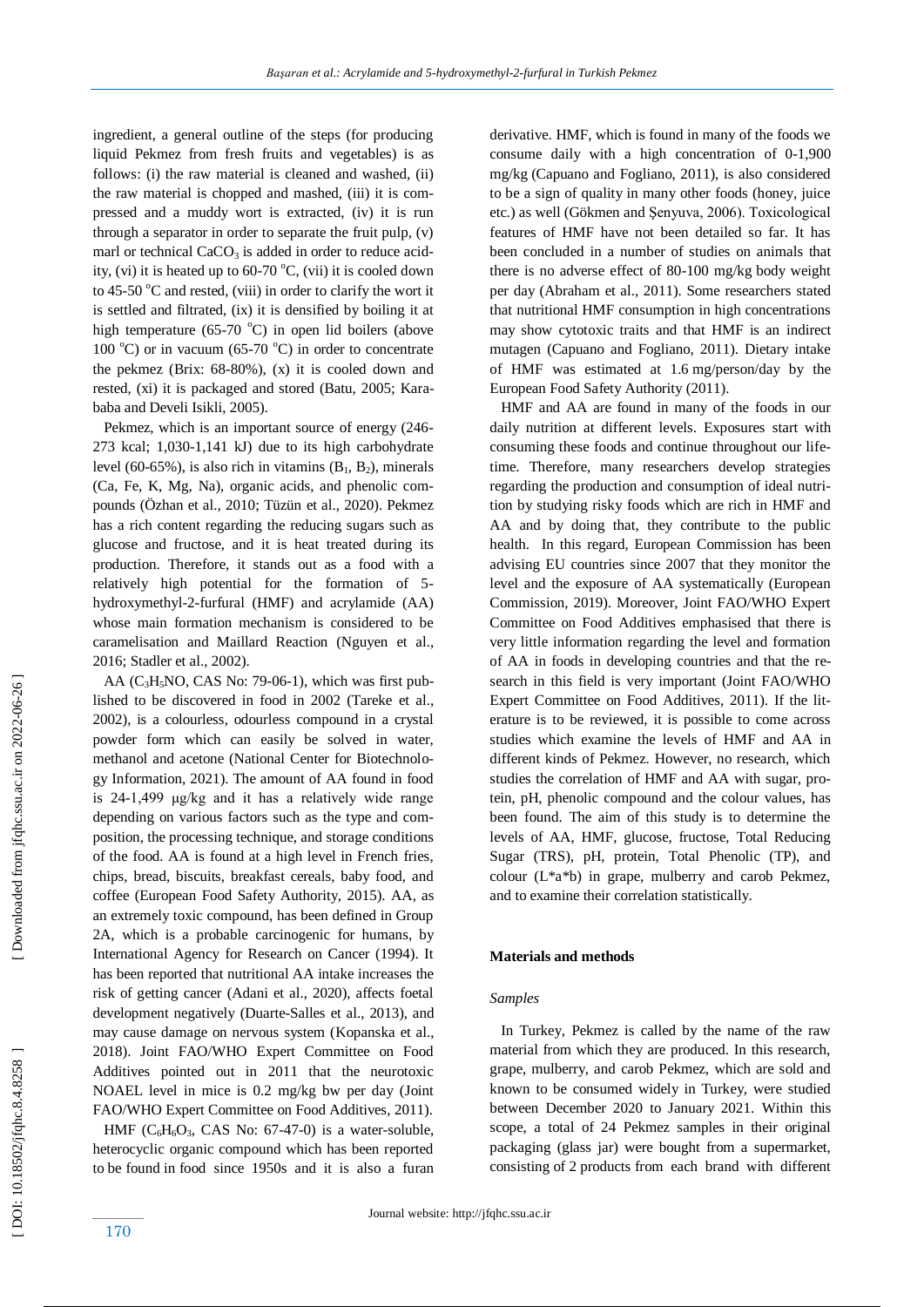expiry dates (grape Pekmez: 3 brands×3 products; mulberry Pekmez: 3 brands×3 products; carob Pekmez: 2 brands×3 products).

# *Reagents*

 Acetonitrile, methanol, FeSO <sup>4</sup>.7H <sup>2</sup>O, glacial acetic acid (CH <sup>3</sup>COOH), hydrochloric acid (HCl %37) (Merck, Germany), formic acid (ISOLAB; Wertheim, Germany), FeCl<sub>3</sub> (Carlo Erba, Spain), ethanol (C<sub>2</sub>H<sub>5</sub>OH) (Symras, Turkey), sodium carbonate (Na <sup>2</sup>CO <sup>3</sup>), Folin Ciocalteu's phenol reactive, 2,2 -Diphenyl - 1 -picrylhydrazyl (DPPH), 6 -hydroxy -2,5,7,8 -tetramethylchromane - 2 -carboxylic acid (Trolox), gallic acid, sodium acetate trihydrate (CH <sup>3</sup>COONa.3H  $2,4,6$ -Tris(2-pyridyl)-s-triazine (TPTZ), fructose, glucose, HMF, AA-d<sub>3</sub> standards (Sigma -Aldrich; St. Louis, MO, US), 0.45 μm PTFE and 0.45 µm PVDF filters (ISOLAB; Wertheim, Germany).

## *Determination of HMF content*

 The HMF analysis [Makawi et al. \(2009\)](https://www.sciencedirect.com/science/article/pii/S0889157521004580#bib0360) was carried out by making some modifications to the study. Ten g sample was weighed into a beaker and diluted with distilled water, put into a 50 ml volumetric flask and completed. The solution was taken through the syringe filter into vials and injected into the conditioned High Performance Liquid Chromatography (HPLC) system with UV detector (Shimadzu, Japan). The mobile phase used was methanol: water (10:90) (v/v). A 20  $\mu$ l sample was injected into a 5 μm C18 reversed phase column (150×4.66 mm; Nanologica, Sweden). Measurements were performed at 30 °C column temperature and at a flow rate of 1 ml/min. Samples of each extract were analysed in duplicate.

 The method for HMF analysis was evaluated using a spiked sample. The spiked samples were mixed and allowed to stand for 15 min before extraction. Mean recoveries and relative standard deviations were determined at four spiking levels of 10, 20, 30 and 40 mg/l to the prepared samples, six replicates at each level. Mean recoveries ranged from 98.6 to 103.4 with Relative Standard Deviations (RSD) ranging from 3.15% to 5.35%. The calibration data fitted a linear regression model with a good value  $(R^2: 0.9999700)$ . The Limits Of Detection (LOD) and Limit Of Quantification (LOQ) were determined as 0.81 mg/kg and 2.12 mg/kg, respectively.

#### *Determination of AA content*

Stock and working standards of AA (99%) and AA-d<sub>3</sub> were prepared in HPLC -grade water with 0.1% formic acid. Working standard solutions were prepared by diluting the stock solution of AA.

 One -ml samples were weighed into 50 ml centrifuge tube, and 9 ml water, 1 ml  $(100 \text{ ng/ml})$  AA- $d_3$  were added. The centrifuge tubes were capped and shaken or vortexed for 5 min to mix contents. The tubes were centrifuged at 9,000 rpm for 15 min by an Allegra X-30R centrifuge equipped with a C0650 head (Beckman Coulter; Palo Alto, CA). A pipette was used to transfer a 5 ml aliquot of the clarified aqueous layer to a Maxi-Spin, 0.45 µm PVDF filtration tube, and this tube was centrifuged at 9,000 rpm for 3 min. Oasis HLB cartridges (Waters; Milford, MA) were preconditioned with first 3.5 ml MeOH and then 3.5 ml water. The solvents used for column conditioning were discarded. Afterwards, 1.5 ml of filtered extract was added to the cartridge. 0.5 ml water was used to wash the cartridge. The column eluent was discarded. Then, 1.5 ml of water was loaded onto the cartridge and the eluant was collected for the second clean -up. A Bond Elut Accucat SPE cartridge (Agilent Technologies; Inc. Folsom, CA, USA) was preconditioned with first 2.5 ml MeOH and then 2.5 ml of water. The solvents used for column conditioning were discarded. All of the eluant was loaded with the obtained extract. In this step, the first 0.5 ml of the eluate was discarded, and the remaining portion was collected into vials (Roach et al., 2003). Samples of each extract were analysed in duplicate.

 Liquid Chromatography (LC) was carried out using a UPLC system (Agilent Technologies, model LC -1200 Infinity Series, Englewood, CO, USA). The analytical column used was a Zorbax Eclipse XDB -C18 (4.6 mm, 150 mm, 5 -Micron) (Agilent Technologies, Loveland, CO, USA). The method was operated for 10 min using gradient elution with 0,1% formic acid in water (mobile phase A) and 0.1% formic acid in acetonitril (mobile Phase B). Source gas flow: 10 l/min; sheath gas flow: 10 l/min; capillary voltage, 4.0 kV gas temperature: 350 °C, sheath gas temperature: 325 °C, nebulizer: 40 psi and the column temperature: 30 °C. Flow rate was 0.3 ml/min. Sample injection volume was 10 µl.

 Linearity of the method was constructed by building at seven standard solutions (10, 25, 50, 100, 250, 500, 1 ,000 ng/ml) with 100 ng/ml of AA - d <sup>3</sup>. The calibration data fitted a linear regression model with a good value  $(R^2)$ : 0.9997209). The LOD and the LOQ values were calculated as 3.0 and 10.0 ng/ml, respectively. Method performance was evaluated by means of recovery experiments at different spiking levels (50, 100 ng/g). AA recovery (R±RSD %) was 98.6±4.2% for grape Pekmez. The chromatograms of the fragment ions m/z 58.20 and 44.10 of the internal standard and m/z 55.10 and 44.10 for AA in Pekmez were used for quantification.  $AA-d_3$  and  $AA$  showed a peak at 5.39 and 4.63 min, respectively. Retention time may change slightly for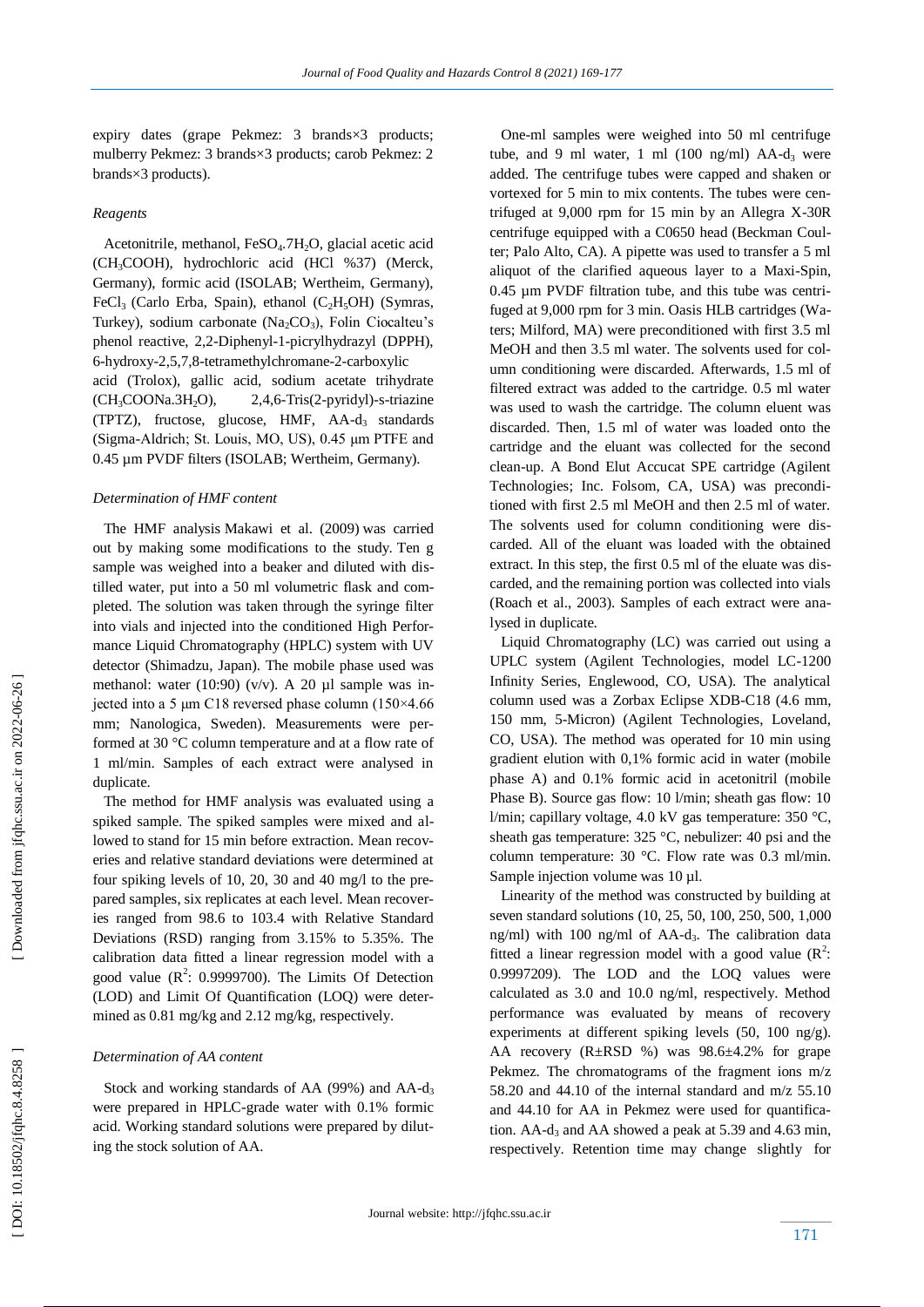samples which contain a complex matrix. It was also seen that substances such as lipids in the traditional foods could not be completely removed in spite of the clean -up step (Akgün and Arıcı, 2019).

## *Determination of fructose and glucose*

 Glucose and fructose content was determined according to Turkish Standard (2008) method with some modifications (Demir Kanbur et al., 2021). Five g sample of Pekmez was weighed into a beaker and dissolved in approximately 40 ml of distilled water. Twenty -five ml of methanol was added, and 100 ml was transferred to a graduated flask and completed to the marking line. Fructose and glucose were extracted with water, centrifuged, filtered through 0.45 μm PTFE filters, and injected to HPLC device by a refractive index detector (Shimadzu RID-10A). A 20  $\mu$ l sample was injected into a 5  $\mu$ m HN<sub>2</sub> column (250×4.66 mm; GL Sciences, Japan). The mobile phase used was acetonitrile: water  $(80:20)$   $(v/v)$ . Measurements were performed at 30 °C column temperature and at a flow rate of 1.3 ml/min. Samples of each extract were analysed in duplicate.

## *Determination of TP*

 Determination of TP was carried out in accordance with Singleton et al. (1999) procedure. The TP of the extracts was determined by using Folin -Ciocalteu reactive. To begin with, 400 µl freshly prepared Folin-Ciocalteu reactive was added to 680 µl distilled water (1:10,  $v/v$  with distilled water). Then, 20  $\mu$ l from the Pekmez sample extracts was added to this mixture, and it was vortexed. Afterwards,  $400 \mu l$   $10\%$   $Na<sub>2</sub>CO<sub>3</sub>$  was added to the mixture. It was incubated in room temperature for 120 minutes. After the incubation, the absorbance was read to be 760 nm, using UV -Vis spectrophotometer (Thermo Scientific Evolution 201, China). TP of the extracts was stated to be mg Gallic Acid Equivalent (GAE) per sample g. Samples of each extract were analysed in duplicate.

# *Determination of colour parameters*

 Colour measuring of the Pekmez samples was carried out with three repeats by using Minolta CR -400 (Osaka, Japan) in accordance with Hunter (L, a, b) system. In Hunter system the colour values are represented as L\* value for lightness (0: black; 100: white); a\* value ( -a: green;  $+a$ : red); and  $b^*$  value (-b: blue;  $+b$ : yellow). Samples of each extract were analysed in duplicate.

# *Determination of protein*

 Protein content of Pekmez samples was determined by using nitrogen/protein detecting device (Thermo Scientific Flash 4000) which works in accordance with Dumas method (N×6.25) (Cañas et al., 2020). Samples of each extract were analysed in duplicate.

## *Determination of pH*

 Ten g of the Pekmez sample was weighed, and the pH was measured using a pH meter (Malvern Panalytical, UK). Samples of each extract were analysed in duplicate.

## *Statistical analysis*

 The analyses were completed by transferring the study data to IBM SPSS Statistics 26 software. While evaluating the data, firstly Shapiro Wilk Normality Test  $(\leq 50)$ was applied to the variables. Test results showed that the variables other than pH and proteins did not comply with the normality hypothesis. Therefore, Analysis of Variance (ANOVA) and Kruskal Wallis Test  $(x^2)$  were used in analyses (median). On the other hand, the differences among the groups were evaluated by using Tukey and Bonferroni Test. Spearman's rho Correlation Coefficient was used to determine the anticipatory correlations between two numerical variables.  $p<0.01$  is statistically significant.

# **Results**

 AA, HMF, glucose, fructose, TRS, pH, protein, TP, and colour (L\*a\*b\*) levels detected in grape, mulberry and carob Pekmez are shown in Table 1.

The average AA levels of grape, mulberry and carob Pekmez are 130, 435 and 430 µg/kg, respectively. AA level of grape Pekmez is statistically and significantly lower than the AA level of mulberry and carob Pekmez (*p*<0.01). The average HMF levels of grape, mulberry and carob Pekmez are 6.84, 34.5 and 40.7 mg/kg, respectively while the average HMF level of all types of Pekmez was determined to be 25.7 mg/kg. HMF level measured in grape Pekmez is statistically and significantly lower than the HMF levels in mulberry and carob Pekmez (*p*<0.01).

 The protein levels of grape, mulberry and carob Pekmez were reported to be in the range of 0.38-1.01, 0.71- 2.12 and 0.99 -2.30%, respectively. The average protein detected in grape Pekmez is significantly lower than the average protein in mulberry and carob Pekmez  $(p<0.01)$ .

 The average glucose levels of grape, mulberry and carob Pekmez were determined to be 15.9, 14.2 and 7.74%, respectively; the fructose levels were determined to be 16.2, 14.2 and 10.4%, respectively; and the TRS levels were determined to be 32.2, 28.4 and 18.2%, respectively. In the statistical analysis, the glucose level of carob Pekmez is significantly lower than the glucose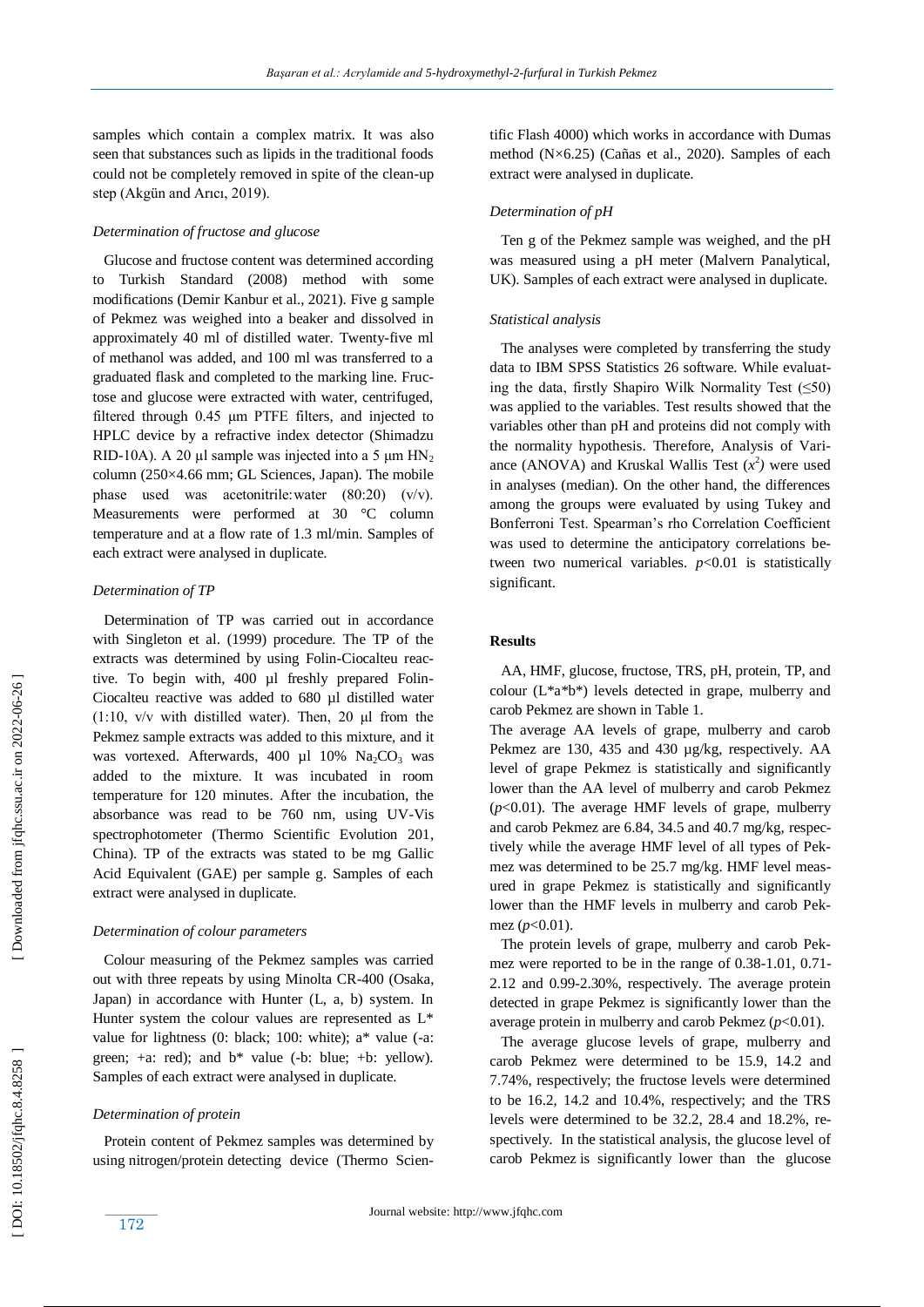levels of grape and mulberry Pekmez (*p*<0.01). The fructose and TRS levels of grape Pekmez are statistically and significantly higher compared to the mulberry Pekmez, while the fructose and TRS levels of mulberry Pekmez are statistically and significantly higher than those of carob Pekmez (*p*<0.01).

 The average pH levels of grape, mulberry, and carob Pekmez were recorded to be 5.4, 5.30 and 5.01, respectively while the average pH level of all types of Pekmez was found to be 5.27. pH average measured in carob Pekmez is significantly lower than the pH average measured in grape and mulberry Pekmez (*p*<0.01).

 The highest TP level was found to be in carob Pekmez (9.40 mg GAE/g), whereas the lowest TP level was found to be in grape Pekmez (1.89 mg GAE/g). The TP level of grape Pekmez is statistically and significantly lower than the TP level of mulberry Pekmez, whereas the TP level of mulberry Pekmez is statistically and significantly lower than the TP level of carob Pekmez (*p*<0.01). The average L\*a\*b\* levels of grape Pekmez were found to be 7.24, 12.28 and 5.62, respectively; the average  $L^*a^*b^*$ levels of mulberry Pekmez were determined to be 3.41, 12.28 and -0.92, respectively; the average L\*a\*b\* levels of carob Pekmez were reported to be 3.36, 1.45 and - 0.94, respectively. The average  $L^*a^*b^*$  levels of all types of Pekmez are 4.83, 5.60 and 1.52, respectively. In the statistical evaluation, L\*a\*b\* levels measured in grape Pekmez are significantly higher than the L\*a\*b\* levels in mulberry and carob Pekmez (*p*<0.01).

 The statistical correlation of AA and HMF levels, which were detected in different types of Pekmez, with glucose, fructose, TRS, pH, protein, TP and colour  $(L^*a^*b^*)$  are given in Table 2. There is a meaningful, linear correlation between AA and HMF, protein, TP at a positively moderate level; and between AA and glucose, fructose, TRS, pH,  $L^*a^*b^*$  in a negatively moderate level; between HMF and TP at a positively moderate level; and between HMF and protein at a positively strong level .

**Table 1:** AA, HMF, glucose, fructose, TRS, pH, protein, TP, L\*a\*b\* levels of grape, mulberry, and carob Pekmez

| <b>Brands</b>   | N | AA<br>$(\mu g/kg)$ | <b>HMF</b><br>(mg/kg) | Glucose<br>$($ %) | Fructose<br>$($ %) | TRS(%)                                                                                     | pН              | Protein<br>$(\%)$ | TP<br>$(mg \text{ GAE/g})$ | L*              | $a^*$           | h*               |
|-----------------|---|--------------------|-----------------------|-------------------|--------------------|--------------------------------------------------------------------------------------------|-----------------|-------------------|----------------------------|-----------------|-----------------|------------------|
|                 |   | $Mean \pm SD$      | $Mean \pm SD$         | $Mean \pm SD$     | $Mean \pm SD$      | $Mean \pm SD$                                                                              | $Mean \pm SD$   | $Mean \pm SD$     | $Mean \pm SD$              | $Mean \pm SD$   | Mean±SD         | $Mean \pm SD$    |
| Grape Pekmez    |   |                    |                       |                   |                    |                                                                                            |                 |                   |                            |                 |                 |                  |
| Brand 1         | 3 | $77.0 \pm 12.8$    | $1.33 \pm 0.49$       | $16.9 \pm 0.64$   | $16.1 \pm 0.55$    | $33.0 \pm 1.19$                                                                            | $5.50 \pm 0.02$ | $0.41 \pm 0.02$   | $1.96 \pm 0.24$            | $3.44 \pm 0.02$ | $1.83 \pm 0.02$ | $-0.89 + 0.04$   |
| Brand 2         | 3 | $104 \pm 76.3$     | $6.00 \pm 0.77$       | $14.7 \pm 0.62$   | $16.1 \pm 0.68$    | $30.8 \pm 1.30$                                                                            | $5.47 \pm 0.01$ | $0.51 \pm 0.02$   | $1.67 \pm 0.30$            | $14.7 \pm 0.11$ | $32.6 \pm 0.02$ | $18.5 \pm 0.20$  |
| Brand 3         | 3 | $202 \pm 104$      | $13.4 \pm 1.15$       | $16.2 \pm 0.37$   | $16.5 \pm 0.37$    | $32.7 \pm 0.74$                                                                            | $5.25 \pm 0.01$ | $0.92 \pm 0.09$   | $2.04 \pm 0.23$            | $3.56 \pm 0.06$ | $2.43 \pm 0.27$ | $-0.78 + 0.10$   |
| Mulberry Pekmez |   |                    |                       |                   |                    |                                                                                            |                 |                   |                            |                 |                 |                  |
| Brand 1         | 3 | $189 \pm 103$      | $10.1 \pm 2.85$       | $16.4 \pm 1.03$   | $14.2 \pm 0.87$    | $30.6 \pm 1.90$                                                                            | $5.40 \pm 0.01$ | $0.77 + 0.06$     | $2.02 \pm 0.12$            | $3.52 \pm 0.04$ | $2.15 \pm 0.05$ | $-0.80+0.04$     |
| Brand 2         | 3 | $405 \pm 159$      | $44.3 \pm 2.65$       | $12.7 \pm 1.26$   | $14.3 \pm 1.24$    | $26.9 \pm 2.49$                                                                            | $5.31 \pm 0.02$ | $1.38 \pm 0.05$   | $4.78 \pm 1.29$            | $3.37 \pm 0.03$ | $1.49 \pm 0.06$ | $-0.98 + 0.04$   |
| Brand 3         | 3 | $578 \pm 336$      | $48.9 \pm 18.0$       | $13.4 \pm 0.82$   | $14.2 \pm 0.90$    | $27.6 \pm 1.71$                                                                            | $5.20 \pm 0.01$ | $2.06 \pm 0.05$   | $5.87 \pm 0.29$            | $3.330.03\pm$   | $1.44 \pm 0.05$ | $-0.99 \pm 0.06$ |
| Carob Pekmez    |   |                    |                       |                   |                    |                                                                                            |                 |                   |                            |                 |                 |                  |
| Brand 1         | 3 | $282 + 240$        | $29.7 + 4.79$         | $7.21 + 0.31$     | $10.4 \pm 0.45$    | $17.6 \pm 0.76$                                                                            | $5.11 \pm 0.01$ | $1.09 \pm 0.09$   | $10.3 \pm 1.44$            | $3.36 \pm 0.03$ | $1.49 \pm 0.05$ | $-0.96 \pm 0.06$ |
| Brand 2         | 3 | $579 \pm 356$      | $51.6 \pm 5.50$       | $8.27 \pm 0.19$   | $10.5 \pm 0.24$    | $18.8 \pm 0.42$                                                                            | $4.92 \pm 0.01$ | $2.10 \pm 0.28$   | $8.53 \pm 1.38$            | $3.37 \pm 0.02$ | $1.41 \pm 0.03$ | $-0.92 \pm 0.04$ |
|                 |   |                    |                       |                   |                    | AA-Acrylamide: HMF-5-bydroxymethyl-2-furfural: TP-Total Phenolic: TRS-Total Reducing Sugar |                 |                   |                            |                 |                 |                  |

AA=Acrylamide; HMF=5 -hydroxymethyl - 2 -furfural; TP=Total Phenolic; TRS=Total Reducing Sugar

Table 2: Relationship of acrylamide (AA) and 5-hydroxymethyl-2-furfural (HMF) with selected parameters in grape, mulberry, and carob Pekmez

|                |              | AA       | <b>HMF</b>                        |       |
|----------------|--------------|----------|-----------------------------------|-------|
| <b>HMF</b>     | r            | 0.580    | $\overline{\phantom{0}}$          |       |
|                | p            |          | 0.000<br>$\overline{\phantom{a}}$ |       |
| Glucose        | r            | $-0.448$ | $-0.764$                          |       |
|                | p            |          | 0.001                             | 0.000 |
| Fructose       | r            | $-0.400$ | $-0.615$                          |       |
|                | p            |          | 0.005                             | 0.000 |
| <b>TRS</b>     | r            | $-0.454$ | $-0.737$                          |       |
|                | D            |          | 0.001                             | 0.000 |
| pH             | r            | $-0.366$ | $-0.800$                          |       |
|                | D            |          | 0.011                             | 0,000 |
| Protein        | r            | 0.581    | 0.947                             |       |
|                | p            |          | 0.000                             | 0.000 |
| TP             | $\mathbf r$  | 0.519    | 0.664                             |       |
|                | p            |          | 0.000                             | 0.000 |
| $L^*$          | $\mathbf{r}$ | $-0.524$ | $-0.669$                          |       |
|                | p            |          | 0.000                             | 0.000 |
| $a^*$          | $\mathbf{r}$ | $-0.505$ | $-0.681$                          |       |
|                | n            |          | 0.000                             | 0.000 |
| $\mathbf{b}^*$ | r            | $-0.451$ | $-0.524$                          |       |
|                | D            |          | 0.001                             | 0.000 |

r=Spearman's rho Correlation Coefficient, p=level of significance (*p*<0.01)<br>AA=Acrylamide; HMF=5-hydroxymethyl-2-furfural; TP=Total Phenolic; TRS=Total Reducing Sugar

DOI: 10.18502/jfqhc.8.4.8258

Downloaded from jfqhc.ssu.ac.ir on 2022-06-26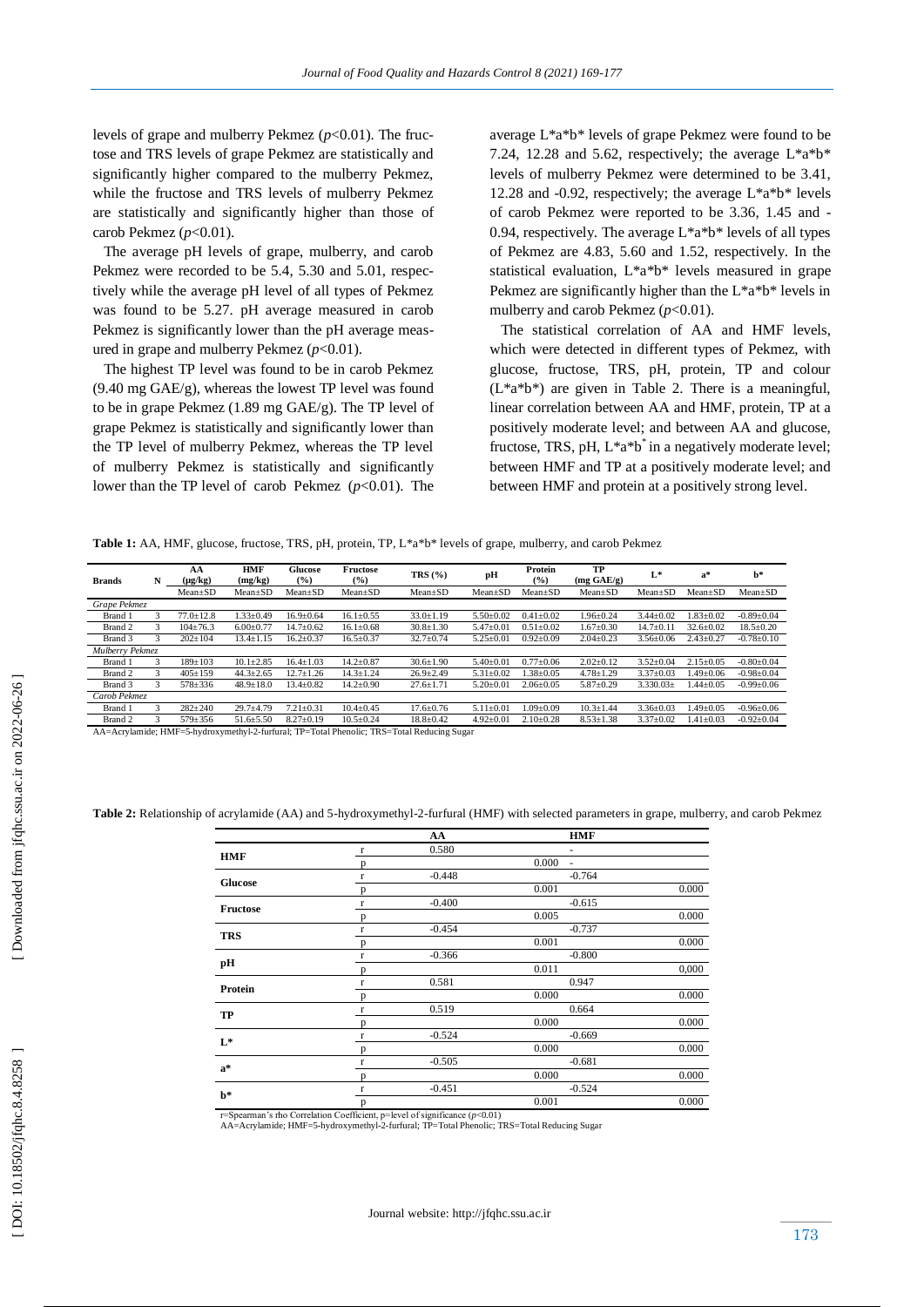### **Discussion**

 There is no legal regulation regarding the level of AA in Pekmez. Only one study on AA level of Pekmez products has been found in literature. AA level (whose resource is unknown) of Pekmez in Turkey was found to be 95 (<10 -297) µg/kg in that study (Ölmez et al., 2008). HMF level of grape Pekmez is limited to be 75 mg/kg in Turkish Food Codex (2017). The HMF levels of Pekmez examined in this study did not exceed the limits.

 In the previous similar researches in Turkey, HMF level in grape Pekmez samples has been reported as 18.5 - 23.4 mg/kg (Şimşek and Artık, 2002), 5.93 -762 mg/kg (Türkben et al., 2016), and 3.31 -6.34 mg/kg (Özcan et al., 2015). HMF level in mulberry Pekmez samples has been found as 5.69 -135 mg/kg (Karataş and Şengül, 2018) and 18.8 -105 mg/kg (Ergun et al., 2019). Also, HMF level in carob Pekmez samples has been indicated as 4.10 -7.00 mg/kg (Şimşek and Artık, 2002) and 19.6 - 180 mg/kg (Özhan et al., 2010). In a study conducted in Istanbul (Turkey), HMF levels in grape, mulberry, and carob molasses were 11.7 -219, 12.8 -220, and 10.7 -40 mg/kg, respectively (Erbil and Yeşilçubuk, 2020).

 Considering the compound and production process of Pekmez, it can be claimed that AA and HMF levels obtained from this study are less than expected. It is considered that two factors have mainly played a role in this outcome. The fact that Pekmez production in vacuum is carried out at  $65-75$  °C is the first factor, while the fact that the protein level of Pekmez has a relatively lower value compared to the reducing sugar level is the second factor. It is considered that both of these two factors hinder the caramelisation and Maillard Reaction, and significantly affect the AA and HMF level.

 It has been noted in literature that the protein levels of grape, mulberry and carob Pekmez samples of Turkey were 0.21-1.64, 0.698-2.797 and 0.75-2.47%, respectively (Erbil and Yeşilçubuk, 2020). According to the National Food Composition, the protein levels of grape, mulberry and carob are 2.35, 2.76 and 4.18%, respectively (TÜRKOMP, 2021a; 2021b; 2021c). The protein levels which were obtained in this research comply with the literature to a great extent.

 Karababa and Develi Isikli (2005) stated that the glucose and fructose levels of other types of Pekmez are higher than the glucose and fructose levels in carob Pekmez, whereas the amount is more or less the same. The levels of glucose, fructose and TRS in grape Pekmez were recorded to be 27.6-41.1, 22.3-34.6, and 49.9-75.8% (Türkben et al., 2016), and 23.4 -33.8, 21.8 -35.9, and 45.2 -68.9%, respectively (Erbil and Yeşilçubuk, 2020). The glucose, fructose, and TRS levels in mulberry Pekmez were determined to be 29.1 -36.5, 25.7 -32.2, and 54. 8 -68.7% (Ergun et al., 2019). The glucose, fructose, and TRS levels in carob Pekmez were reported to be 9.12 -29.4, 16.4 -32.6 and 25.6 -62.1%, respectively (Erbil and Yeşilbuçuk, 2020). The glucose, fructose and TRS levels obtained from different kinds of Pekmez in this study correspond to a lower value compared to the results from other research. It is believed that various factors such as climate, soil, type of the fruit and its composition, the type of production, and storage have an effect on the results.

 In some previous studies, pH levels were recorded to be 5.22 (Toker et al., 2013) and 3.59 -5.23 (Türkben et al., 2016) in grape Pekmez; and 4.65 -5.30 (Karataş and Şengül, 2018) in mulberry Pekmez. It is known that the optimal pH level for AA formation is between 7 and 8 (Stadler et al., 2002). HMF in food, on the other hand, mainly depends on pH and it has been proven by many researchers that it can easily be formed at low temperature and pH conditions (Capuano and Fogliano, 2011). Determined pH levels in Pekmez products are lower than the optimal value, which is essential for AA, however, it can be said that it is partially adequate for HMF formation.

 Aliyazicioglu et al. (2009) reported the highest TP level in carob Pekmez and the lowest TP level in grape Pekmez among all types of Pekmez. Tüzün et al. (2020) reported the TP level in carob Pekmez from Tunceli City in Turkey to be 7.48 mg GAE /g. TP levels in mulberry Pekmez were reported to be 9.76-15.3 mg GAE/g (Karataş and Şengül, 2018), and 2.19 mg GAE/g (Tüzün et al., 2020).

In the study of Toker et al. (2013),  $L^*a^*b^*$  levels in grape Pekmez were determined to be 1.41 -3.21, 0.73 - 2.25, and 0.85-1.85, respectively. Also,  $L^*$ ,  $a^*$  and  $b^*$ levels in mulberry Pekmez were recorded to be 18.1 - 2.15 -2.80, 0.98 -2.93 and 1.35 -2.40, respectively. TP and L\*a\*b\* levels which were obtained from different Pekmez samples in this study correspond to lower values compared to the other studies. It is believed that in addition to the aforementioned factors, such as the type and composition of the fruit, the preferred methods for analyses also have a role in these results.

 No research on the correlation of different parameters with AA level in Pekmez products was found based on our knowledge. Therefore, the results were compared to similar research which was carried out on different products. Hamzalıoğlu and Gökmen (2020) stated that AA formation continues along with HMF formation in coffee. Alpözen and Üren (2013) stated that there is a statistically significant positive correlation of AA with glucose, fructose, TRS, and a\* and b\* ; a negative correlation of AA with protein and  $L^*$ ; and no statistically significant correlation between AA and HMF in İzmir Gevrek (a traditional Turkish bagel). Boz et al. (2016) reported that there is a negative correlation between AA and L\*a\*b\* in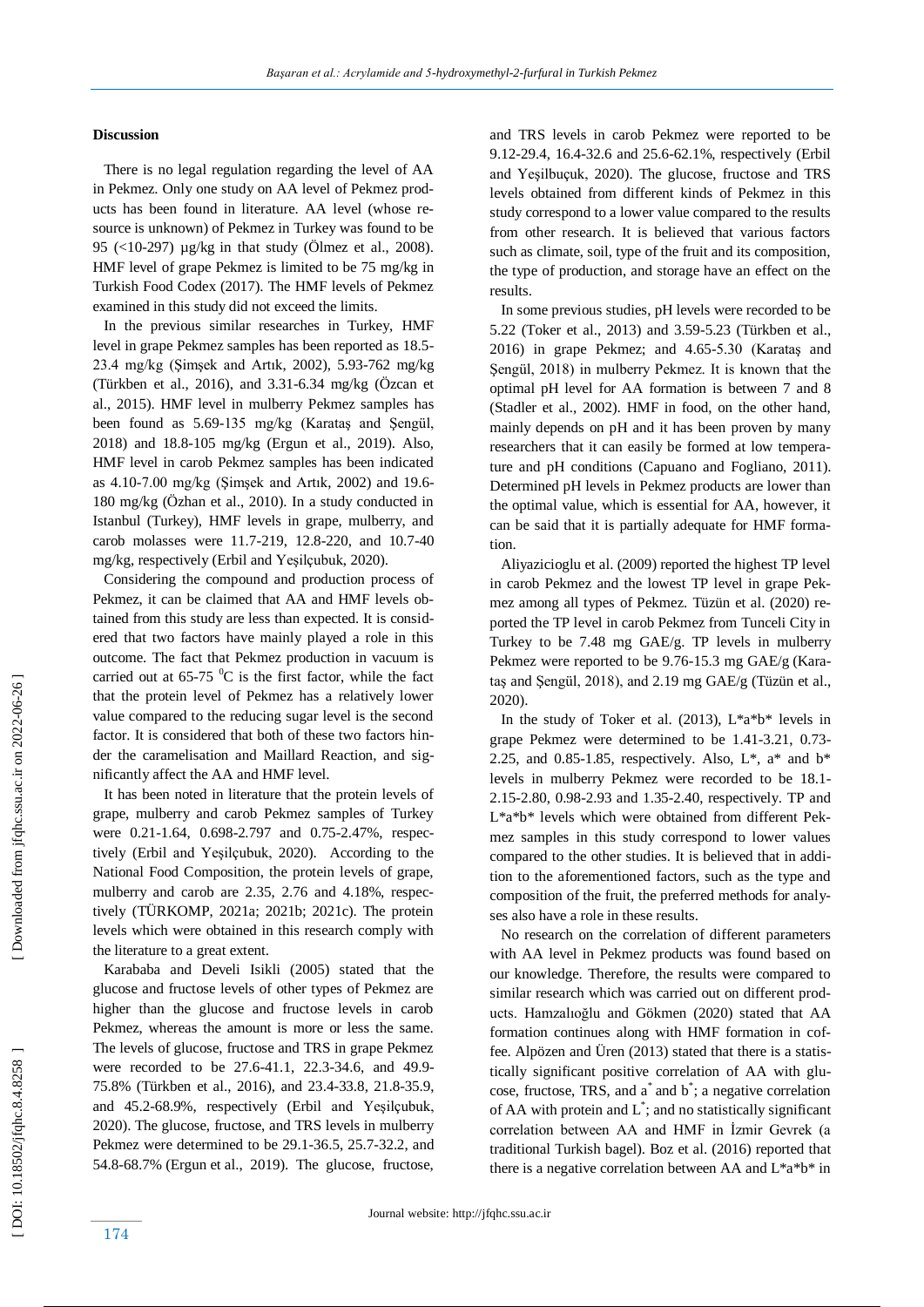pestil (fruit leather produced from mulberry pulp). Nguyen et al. (2016) reported that in AA formation in biscuits, glucose plays a negligible role, whereas fructose contributes to AA formation significantly. Akgün and Arıcı (2019) reported that there is a statistically positive strong correlation between AA and HMF, a statistically positive low correlation between TRS and L, and no significant correlation among protein, fructose, pH and a<sup>\*</sup> and  $b^*$  in coffee. Shakeri et al. (2019) noted that there is a positive correlation between pH and AA. It was stated that phenolic compounds make both positive and negative contribution to AA formation. It has been proven by a number of researchers that there is a negative (Sordini et al., 2019), positive (Oral et al., 2014), and no (Bassama et al., 2010) correlation of phenolic compounds with AA in model systems prepared with various food s .

 It has been determined that there is a significant linear correlation of HMF with fructose and L\*a\*b\* at a negatively moderate level; of HMF with glucose, TRS and pH at a negatively strong level. It is possible to find many published articles in which HMF levels in Pekmez were studied, however, no study on the direct correlation between HMF and the other parameters could be found. Therefore, the results were compared to similar studies which were carried out on different types of food. Lee and Nagy (1990) stated that fructose/glucose ratio in low pH accelerates the HMF formation reaction. Nguyen et al. (2016) stated that among four types of sugar (sucrose, glucose and fructose, only glucose, only fructose), HMF formation level is maximum in glucose and fructose mixture in biscuits. Yıldız (2013) noted that there is a positive and strong correlation of HMF with invert sugar, total sugar, TP and L\*a\*b\* in pestil and churchkhela (fruit leather produced from fruit pulp and walnuts on a string dipped in starch grape Pekmez). Boz et al. (2016) reported that there is a negative correlation between HMF and L\*a\*b\* in pestil (fruit leather produced from fruit pulp). Gökmen et al. (2007) recorded that there is a reverse correlation between pH and HMF in bakery products.

 The fact that AA and HMF are both a product of Maillard Reaction can explain their positive correlation. The negative correlation of AA and HMF with glucose, fructose, TRS, and the positive correlation of AA and HMF with TP is pretty surprising compared to the research in literature. Generally speaking, while an increase in AA and HMF depending on the increase in sugar concentration, a decrease in TP levels in parallel to the increase, and inhibition of formation in low pH (except for HMF) are expected, the reverse is expected for Pekmez. Increase in HMF levels in low pH values complies with the literature. Increase in AA and HMF levels in parallel to the increase in protein concentration also complies with literature.

 As a result, when all findings are evaluated together, it is indicated that the heat treatment, protein/ amino acid and the types and concentrations of phenolic compound are more determinative in AA and HMF formation in Pekmez. It is known that both AA and HMF form in high levels above 120  $^{0}C$ , the type and concentration of protein/amino acid have an important role in formation (Stadler et al., 2002; Tareke et al., 2002), and the type of phenolic compounds, high polyphenol concentrations, the number and position of phenol hydroxyls of flavonoid compounds have an effect on the formation (Zhang and Zhang, 2008; Zhang et al., 2016). Even though the negative correlation of AA and HMF with L\*a\*b\* found in this study differs partially from the literature, there are also some researchers (Boz et al., 2016) who obtained similar results.

#### **Conclusion**

 In this study, the relationship between AA and HMF and glucose, fructose, TRS, pH, protein, TP, L\*a\*b\* in different Pekmez products was evaluated for the first time by using analytical methods. Although some results are similar to those of other studies in the literature, important differences were also noted. In this study, the HMF levels detected in all Pekmez samples were well below the legal limits. There is no legal regulation on AA levels in Pekmez. However, the potential risks of AA and HMF should be considered in Pekmez consumption.

 The variety and composition of the fruit/vegetables used in Pekmez production, the conditions in which the fruit/vegetables are grown (climate, soil, fertilizer, harvest, etc.), and the fact that Pekmez production includes non -standard techniques in both traditional and industrial scale, and storage conditions constitute the basis of these differences. Strong findings indicating that the type and concentration of amino acid and phenolic compounds and the heat treatment applied are the main determining factors in the formation of AA and HMF in Pekmez. So, the need for more research on this issue has also emerged.

#### **Author contributions**

 B.B. did the conceptualization, methodology, investigation, validation, formal analysis, data curation, writing, visualization, writing - original draft preparation, resources, and supervision ; E.D.K. and C.B. carried out the conceptualization, methodology, investigation, validation, formal analysis, and data curation; F.A. did the conceptualization, methodology, resources, supervision, reviewing and editing, project administration. All authors read and approved the final manuscript.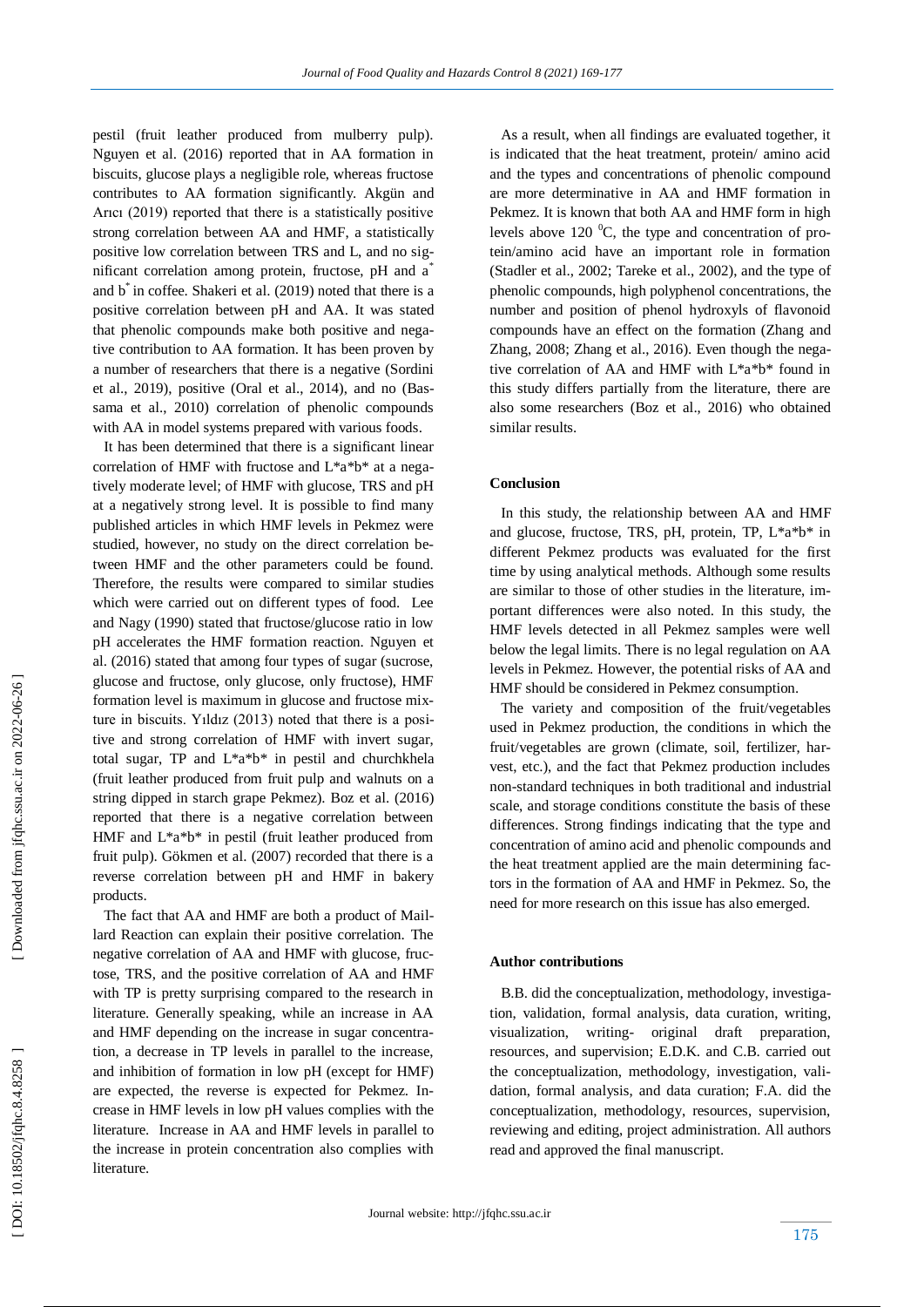#### **Conflicts of interest**

 No potential conflict of interest was reported by the authors.

#### **Acknowledgements**

 The part of this study on acrylamide was financially supported by Ataturk University Scientific Research Projects Coordination Unit [Erzurum, Turkey, FBA - 2020 -8292].

#### **Reference s**

- Abraham K., Gürtler R., Berg K., Heinemeyer G., Lampen A., Appel K.E. (2011). Toxicology and risk assessment of 5hydroxymethylfurfural in food. *Molecular Nutrition and Food Research.* 55: 667 -678. [\[DOI: 10.1002/mnfr.201000564\]](https://doi.org/10.1002/mnfr.201000564)
- Adani G., Filippini T., Wise L.A., Halldorsson T.I., Blaha L., Vinceti M. (2020). Dietary intake of acrylamide and risk of breast, endometrial, and ovarian cancers: a systematic review and dose -response meta -analysis. *Cancer Epidemiology, Biomarkers and Prevention* . 29: 1095 -1106. [\[DOI:](https://doi.org/10.1158/1055-9965.EPI-19-1628)  [10.1158/1055](https://doi.org/10.1158/1055-9965.EPI-19-1628) -9965.EPI -19 -1628 ]
- Akgün B., Arıcı M. (2019). Evaluation of acrylamide and selected parameters in some Turkish coffee brands from the Turkish market. *Food Additives and Contaminants: Part A.* 36: 548 - 560[. \[DOI: 10.1080/19440049.2019.1586454\]](https://doi.org/10.1080/19440049.2019.1586454)
- Aliyazicioglu R., Kolayli S., Kara M., Yildiz O., Sarikaya A.O., Cengiz S., Er F. (2009). Determination of chemical, physical and biological characteristics of some pekmez (molasses) from Turkey. *Asian Journal of Chemistry.* 21: 2215 -2223.
- Alpözen E., Üren A. (2013). Determination of acrylamide levels of "Izmir gevregi" and effects of cooking parameters on acrylamide formation. *Journal of Agricultural and Food Chemistry.* 61: 7212 -7218[. \[DOI: 10.1021/jf401684d](https://doi.org/10.1021/jf401684d) ]
- Bassama J., Brat P., Bohuon P., Boulanger R., Günata Z. (2010). Study of acrylamide mitigation in model system: effect of pure phenolic compounds. *Food Chemistry* . 123: 558 -562. [\[DOI:](https://doi.org/10.1016/j.foodchem.2010.04.071)  [10.1016/j.foodchem.2010.04.071](https://doi.org/10.1016/j.foodchem.2010.04.071) ]
- Batu A. (2005). Production of liquid and white solid *pekmez* in Turkey. *Journal of Food Quality.* 28: 417 -427. [DOI: 10.1111/j.1745 [-4557.2005.00045.x](https://doi.org/10.1111/j.1745-4557.2005.00045.x) ]
- Boz H., Karaoğlu M.M., Kaban G. (2016). The effects of cooking time and sugar on total phenols, hydroxymethylfurfural and acrylamide content of mulberry leather (pestil). *Quality Assurance and Safety of Crops and Foods* . 8: 493 -500. [\[DOI:](https://doi.org/10.3920/QAS2014.0558)  [10.3920/QAS2014.0558](https://doi.org/10.3920/QAS2014.0558) ]
- Cañas S., Perez -Moral N., Edwards C.H. (2020). Effect of cooking, 24 h cold storage, microwave reheating, and particle size on *in vitro* starch digestibility of dry and fresh pasta. *Food and Function* . 11: 6265 -6272. [DOI[: 10.1039/D0FO00849D](https://doi.org/10.1039/D0FO00849D) ]
- Capuano E., Fogliano V. (2011). Acrylamide and 5 hydroxymethylfurfural (HMF): a review on metabolism, toxicity, occurrence in food and mitigation strategies. *LWT - Food Science and Technology.* 44: 793 -810. [\[DOI: 10.1016/j.](https://doi.org/10.1016/j.lwt.2010.11.002) [lwt.2010.11.002](https://doi.org/10.1016/j.lwt.2010.11.002) ]
- Demir Kanbur E., Yuksek T., Atamov V., Ozcelik A.E. (2021). A comparison of the physicochemical properties of chestnut and highland honey: the case of Senoz valley in the Rize province of Turkey. *Food Chemistry*. 345: 128864. [\[DOI:](https://doi.org/10.1016/j.foodchem.2020.128864)  [10.1016/j.foodchem.2020.128864\]](https://doi.org/10.1016/j.foodchem.2020.128864)
- Duarte -Salles T., Von Stedingk H., Granum B., Gützkow K.B., Rydberg P., Törnqvist M., Mendez M.A., Brunborg G., Brantsæter A.L., Meltzer H.M., Alexander J., Haugen M. (2013). Dietary acrylamide intake during pregnancy and fetal growth -results from the Norwegian mother and child cohort

study (MoBa). *Environmental Health Perspectives*. 121: 374 - 379[. \[DOI: 10.1289/ehp.1205396\]](https://doi.org/10.1289/ehp.1205396)

- Erbil D., Yeşilçubuk N.Ş. (2020). Endüstriyel ve geleneksel y ntemlerle üretilmiş farklı pekmez çeşitlerinin bazı fizikokimyasal ve kalite özelliklerinin belirlenmesi. Institute of Science and Technology, İstanbul Technical University, Turkey, Thesis (M.Sc.). (in Turkish with an abstract in English).
- Ergun M., Kalan C., Süslüoğlu Z. (2019). Bingöl ilinin servi yöresinde geleneksel yollarla ile üretilen ak dut pekmezlerinin bazı fiziksel ve kimyasal özelliklerinin belirlenmesi. Türk *Tarım ve Doğa Bilimleri Dergisi* . 6: 917 -924 . [Turkish with English abstract] [DOI: [10.30910/turkjans.633637\]](https://doi.org/10.30910/turkjans.633637).
- European Commission. (2019). Commission recommendation (EU) 2019/1888 of 7 November 2019 on the monitoring of the presence of acrylamide in certain foods. Official Journal of the European Union.
- European Food Safety Authority. (2011). Update on furan levels in food from monitoring years 2004 -2010 and exposure assessment. *EFSA Journal.* 9: 2347. [\[DOI: 10.2903/j.efsa.](https://doi.org/10.2903/j.efsa.2011.2347) [2011.2347\]](https://doi.org/10.2903/j.efsa.2011.2347)
- European Food Safety Authority. (2015). Scientific opinion on acrylamide in food. EFSA panel on contaminants in the food chain (CONTAM). *EFSA Journal.* 13: 4104. [\[DOI:](https://doi.org/10.2903/j.efsa.2015.4104)  [10.2903/j.efsa.2015.4104\]](https://doi.org/10.2903/j.efsa.2015.4104)
- Gökmen V., Açar Ö.Ç., Köksel H., Acar J. (2007). Effects of dough formula and baking conditions on acrylamide and hydroxymethylfurfural formation in cookies. *Food Chemistry* . 104: 1136 -1142. [\[DOI: 10.1016/j.foodchem.2007.](https://doi.org/10.1016/j.foodchem.2007.01.008) [01.008](https://doi.org/10.1016/j.foodchem.2007.01.008) ]
- Gökmen V., Şenyuva H.Z. (2006). Improved method for the determination of hydroxymethylfurfural in baby foods using liquid chromatography -mass spectrometry. *Journal of Agricultural and Food Chemistry*. 54: 2845 -2849. [\[DOI:](https://doi.org/10.1021/jf053091y)  [10.1021/jf053091y\]](https://doi.org/10.1021/jf053091y)
- Hamzalıoğlu A., Gökmen V. (2020). 5-Hydroxymethylfurfural accumulation plays a critical role on acrylamide formation in coffee during roasting as confirmed by multiresponse kinetic modelling. *Food Chemistry* . 318: 126467. [\[DOI: 10.1016/j.](https://doi.org/10.1016/j.foodchem.2020.126467) [foodchem.2020.126467](https://doi.org/10.1016/j.foodchem.2020.126467) ]
- Heshmati A., Ghadimi S., Ranjbar A., Mousavi Khaneghah A. (2019). Changes in aflatoxins content during processing of pekmez as a traditional product of grape . *LWT - Food Science and Technology.* 103: 178 -185. [\[DOI: 10.1016/j.lwt.2019.](https://doi.org/10.1016/j.lwt.2019.01.001) [01.001](https://doi.org/10.1016/j.lwt.2019.01.001) ]
- International Agency for Research on Cancer. (1994). IARC Monographs on the Identification of Carcinogenic Hazards to<br>Humans URL: https://monographs.jarc.who.int/list-ofHumans. URL: [https://monographs.iarc.who.int/list](https://monographs.iarc.who.int/list-of-classifications/)-of[classifications/.](https://monographs.iarc.who.int/list-of-classifications/)
- Joint FAO/WHO Expert Committee on Food Additives. (2011). Evaluation of certain contaminants in food: seventy -second report of the joint FAO/WHO expert committee on food additives. WHO Technical Report Series. 959. URL: https://apps.who.int/iris/handle/10665/44514
- Karababa E., Develi Isikli N. (2005). Pekmez: a traditional concentrated fruit product. *Food Reviews International*. 21: 357 -366[. \[DOI: 10.1080/87559120500222714\]](https://doi.org/10.1080/87559120500222714)
- Karataş N., Şengül M. (2018). Dut pekmezinin bazı kimyasal ve fiziksel özellikleri ile antioksidan aktivitesi üzerine depolamanın etkisi. *Türk Tarım ve Doğa Bilimleri Dergisi.* 5: 34 -43 (in Turkish with an abstract in English).
- Kopanska M., Muchacka R., Czech J., Batoryna M., Formicki G. (2018). Acrylamide toxicity and cholinergic nervous system. *Journal of Physiology and Pharmacology*. 69: 847-858[. \[DOI: 10.26402/jpp.2018.6.03\]](https://doi.org/10.26402/jpp.2018.6.03)
- Lee H.S., Nagy S. (1990). Relative reactivities of sugars in the formation of 5 -hydroxymethylfurfural in sugar -catalyst model systems. *Journal of Food Processing and Preservation*. 14: 171 -178. [DOI: 10.1111/j.1745 [-4549.1990.tb00126.x\]](https://doi.org/10.1111/j.1745-4549.1990.tb00126.x)
- Makawi S.Z.A., Taha M.I., Zakaria B.A., Siddig B., Mahmod H., Elhussein A.R.M., Kariem E.A.G. (2009). Identification and quantification of 5 -hydroxymethyl furfural HMF in some

176

DOI: 10.18502/jfqhc.8.4.8258

 [\[ DOI: 10.18502/jfqhc.8.4.8258 \]](http://dx.doi.org/10.18502/jfqhc.8.4.8258 ) [\[ Downloaded from jfqhc.ssu.ac.ir on 2022](http://jfqhc.ssu.ac.ir/article-1-917-en.html)-06-26 ]

Downloaded from jfqhc.ssu.ac.ir on 2022-06-26